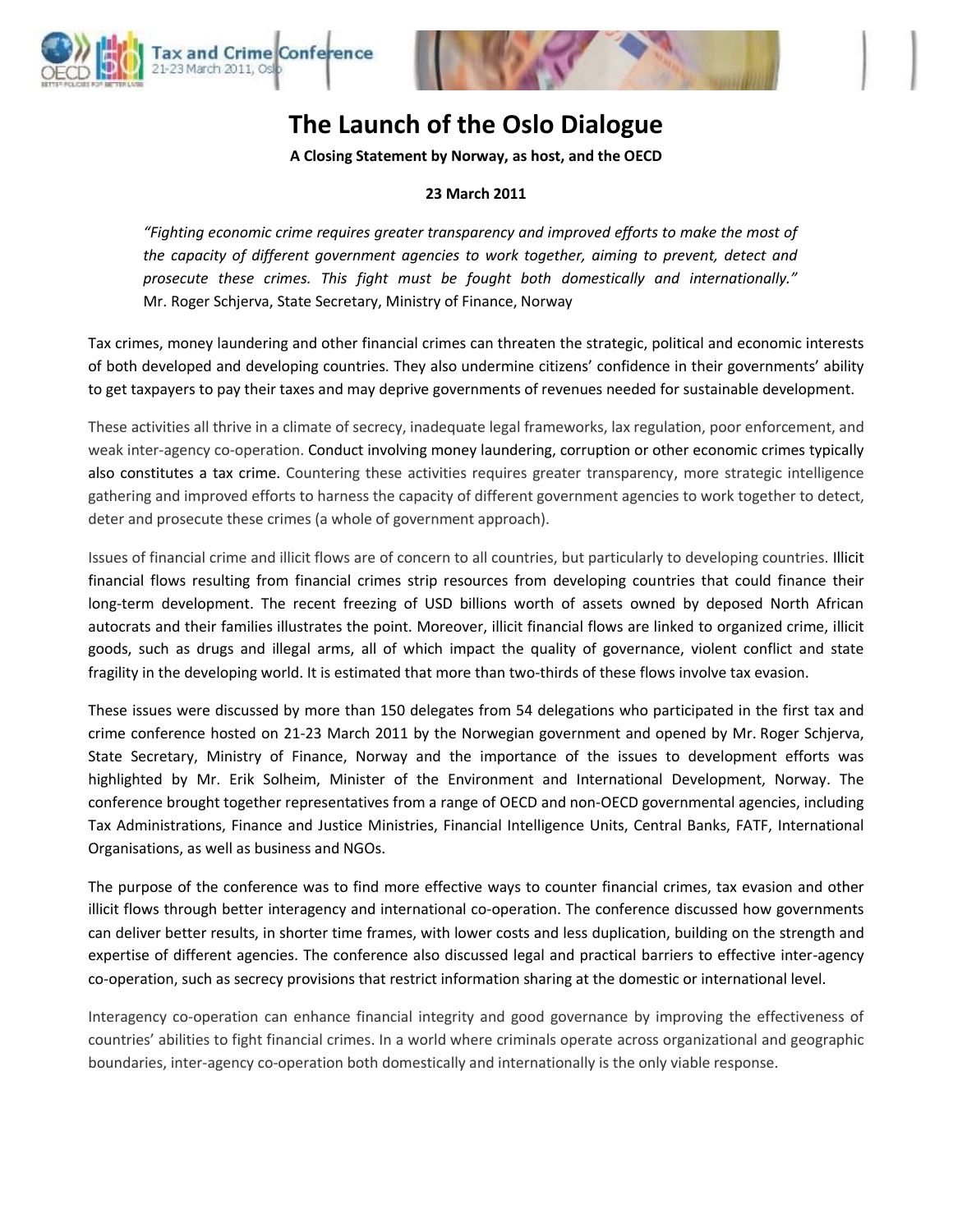



It is against this backdrop that the conference reached the following conclusions:

- 1. **Tax crimes are serious crimes** and need to be pursued as such. Participants welcomed the discussions within FATF on tax crimes as a predicate offence.
- 2. Changing behavior is key and requires clear, consistent and public messaging.
- 3. Business can play a key role by establishing the **tone from the top** through internal controls, policy and structures to ensure compliance.
- 4. **There is a clear benefit to inter-agency co-operation** covering tax, law enforcement, anti-money laundering authorities and where appropriate other agencies.
- 5. Different models for **international co-operation** exist and should be reviewed to enhance co-operation on tax and crime, such as a forum for criminal investigators bringing together different governmental agencies from both developing and developed countries.
- 6. There is a need to identify and **fill the legislative, policy and operational gaps** that prevent effective domestic and international co-operation.
- 7. **Developing countries can also benefit** from the "whole of government approach" and in particular significant improvements could be achieved through early detection, effective investigation, prosecution and recovery of assets by use of appropriate tools.

On the basis of these outcomes and the strong interest in continuing the inter-agency dialogue and sharing of experiences commenced in Oslo, the OECD, working with other international organizations and interested parties, will:

- 1. Establish a global dialogue on inter-agency collaboration to better fight financial crimes including illicit financial flows. A platform for sharing operational experiences could support this dialogue.
- 2. Immediately advance the issues discussed at Oslo through an OECD Task Force $^1$ , which will focus on:
	- Improving inter-agency co-operation by mapping out different models of co-operation, their advantages and challenges with a view to developing best practice standards, and with a particular focus on the contribution that tax administrations can make in this regard.
	- Improving understanding and use of international co-operation mechanisms by cataloguing all relevant forms and instruments for international co-operation in fighting financial crime.
	- supporting sustainable development and fiscal transparency by seeking to assess areas of biggest benefit to developing countries from the "whole of government approach".

The outcomes of this Conference will be presented to the OECD Ministerial Meeting to be held on 25-26 May 2011.

 $\frac{1}{1}$ 

The Task Force on Tax Crimes and other Crimes